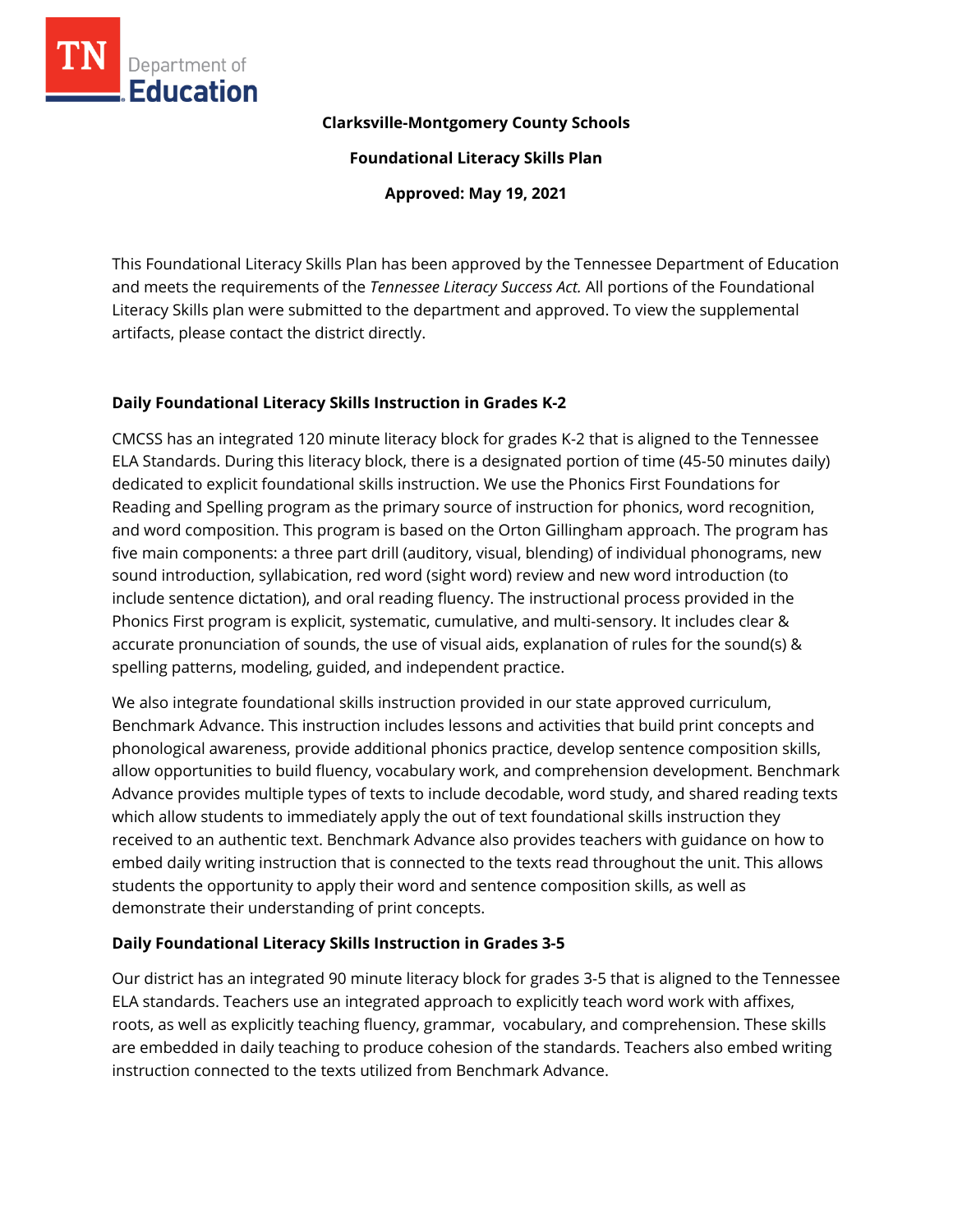Department of Education

For example, our 3rd grade has a three-week unit on animal adaptations. Students' prior knowledge is activated at the beginning of the unit, and then students closely read complex texts related to the topic. Students are taught to closely read these texts with integration of the ELA standards while also activating cognitive skills to visualize, evaluate important information, and make connections within a text to create a standard of cohesion. Students will continue to revisit texts related to the content to practice fluency by repeated reading. Vocabulary words such as environment, predator, prey, and habitat, are explicitly taught throughout this unit.. Students also have daily dedicated word work related to specific graphemes, affixes, and roots followed by guided practice with encoding and decoding words that contain those specific word parts. These words come from the texts within the unit that all connect to the enduring understanding of how animals survive in their respective environments. Students will then have a writing prompt that assesses not only their knowledge of the content, but application of the writing standards, as well as the word and sentence composition standards explicitly taught throughout the unit.

# **Approved Instructional Materials for Grades K-2**

Benchmark - K-5 Advance

### **Approved Instructional Materials for Grades 3-5**

Benchmark - K-5 Advance

#### **Additional Information about Instructional Materials**

The district also supplements Benchmark K-5 Advanced in K-2 with Phonics First Foundations for Reading and Spelling and is pursuing a waiver for its inclusion on the instructional materials list.

# **Universal Reading Screener for Grades K-5. This screener complies with RTI<sup>2</sup>and Say Dyslexia requirements.**

FastBridge (Illuminate Education) for skills- and standards-based reading and encoding measures; district writing process (DWP) for skills- and standards-based writing and written expression measures. Below is a breakdown of how FastBridge aligns to each element of the Say Dyslexia law: Phonological Awareness (Onset Sounds, Word Segmenting, Word Rhyming) Phonemic Awareness (Onset Sounds, Word Segmenting, Word Blending) Alphabet Knowledge (Letter Names) Sound / Symbol Recognition (Letter Sounds) Decoding (Nonsense words, Decodable Words, Oral Reading Fluency) Rapid Naming (Arkansas Rapid Naming or MIssissippi Lexercise) Encoding (Words Their Way, AUTOreading encoding/FastBridge) The Universal Screening is the start of the dyslexia screening process; however, dyslexia screening requires additional diagnostic measures outside of the USC process for a comprehensive picture of student strengths and weaknesses. The district has an in-depth process for identifying students through the USC for additional screening (process can be found here and response form here; parent version of response here).

#### **Intervention Structure and Supports**

In fall, winter, and spring, a universal screener (FastBridge; DWP) is administered to determine students who show risk (i.e., demonstrate reading deficiency). Grade-level teams composed of teachers, administrators, academic coach(es) and assessment personnel review USC data in context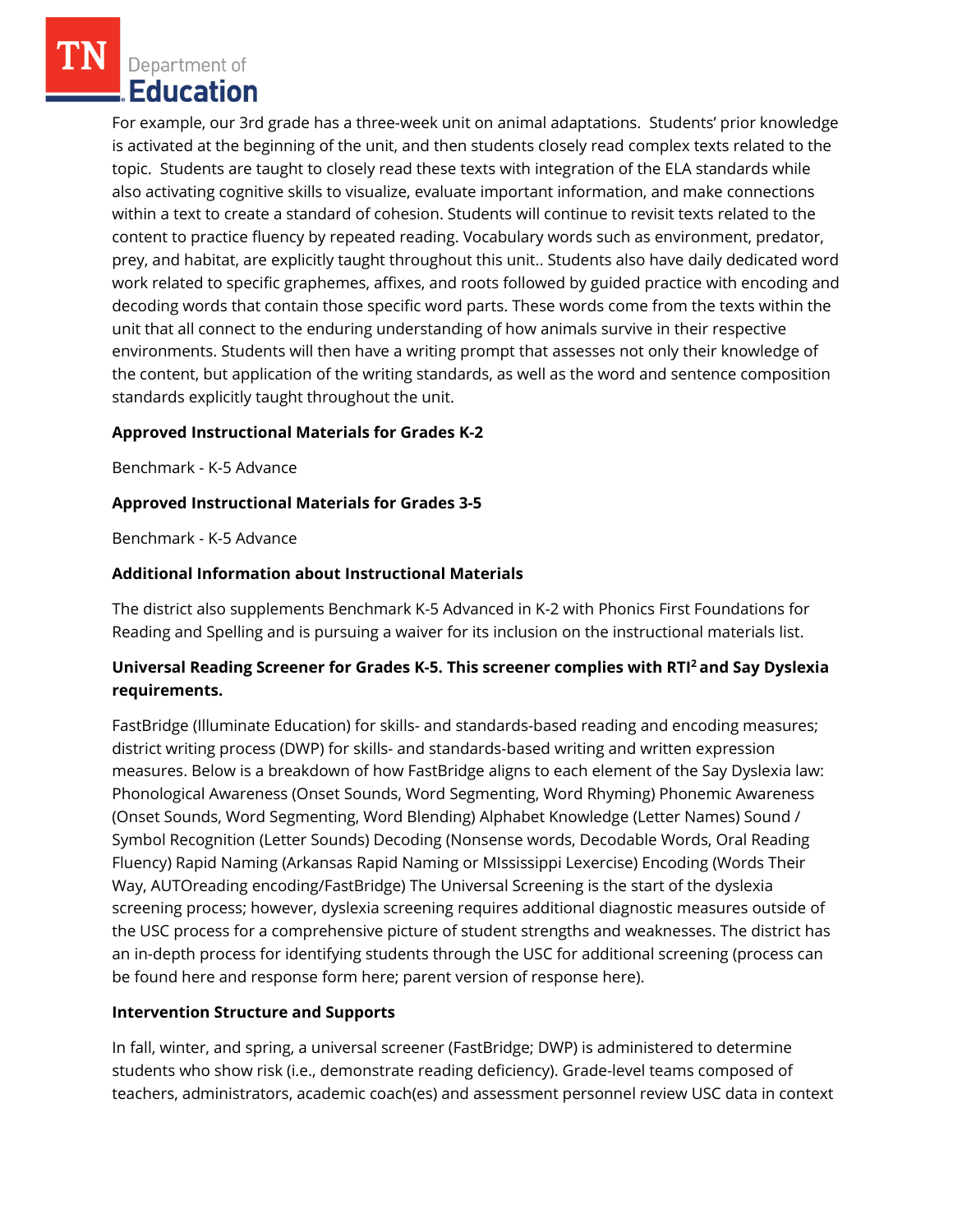Department of **Education** 

of overall student profile (multiple data sources; CUAs, USC, TCAP, grades, absenteeism) to determine students with scores < 25th percentile. Students identified as needing tier II/III intervention are given a diagnostic assessment to strategically align need to intervention and progress monitoring measure for gap closure. Teams also use survey level/diagnostic measures to determine if characteristics of dyslexia are present, which guides intervention focus and choice of resources as outlined in the Say Dyslexia Law. Student-aligned, skills-based, multisensory, explicit, cumulative and systematic intervention is provided daily (min. of 30/45 minutes; II/III) with a focus on the greatest area of deficit but encompassing all 5 pillars of reading. In addition to increased time and greater individual student alignment, tier III intensity is increased by smaller group ratios and greater interventionist expertise. Students receiving dyslexia-specific intervention have direct fidelity observations, intervention strategies based on the Orton Gillingham Approach (OGA), and parent letters tailored to document use of resources as outlined in the Dyslexia Resource Guide.

Students across all tiers receive explicit instruction, with small groups (I/II/III) using research-based materials focused on area of student need (students grouped according to similar need). The Screening to Intervention (S2i) report within FB provides teams with whole- and small-group, and individual student plans that combine performance on broad and narrow reading measures, aligning intervention strategies and PM measures to each. All intervention materials are provided within the assessment platform and are vetted by researchers from the Universities of Minnesota, Georgia, Syracuse, East Carolina, Buffalo, Temple, and Missouri. The district also utilizes resources from Phonics First, Structures, and Heggerty, and more comprehensive and strategic interventions are provided as tier intensity increases. Effectiveness of interventions, including impacting variables such as attendance and engagement, are discussed at 4.5 week intervals to determine if changes are warranted (dosage, strength, alignment, etc., according to NCII's Taxonomy of Intervention Intensity).

Tiered intervention blocks are part of the master schedule. During this protected time, students are engaged in explicit instruction and multisensory strategies that target growth in the identified area of skill/sub-skill need. For example, students who need instruction in phonemic awareness may segment, blend, isolate, manipulate, and delete sounds in words from grade-level text using finger tapping, which supports and provides more access to the knowledge-building units in Tier I instruction. For students who need fluency support, they may receive intervention incorporating use of modeled fluency that gradually releases to student ownership (echo/choral reading), with frequent opportunities for student response and immediate corrective feedback.

PM measures are discretely aligned to area of need and gap closure. For example, if a third grade student is working on phonics, s/he may be PMed on nonsense words every week and ORF monthly, allowing teams to gauge intervention effectiveness and gap closure simultaneously.

# **Parent Notification Plan/Home Literacy Reports**

CMCSS notifies parents in grades K-5 if their student shows risk for a significant reading deficiency (evidenced by scores <25th percentile) upon completion of each universal screening period (fall, winter, spring). Student performance is communicated in parent-friendly language via parent letter and the FastBridge Family Report (graphic depiction), which provides a clear explanation of skill gaps and the depth/extent of student needs. Parents are informed of the intervention strategies that will